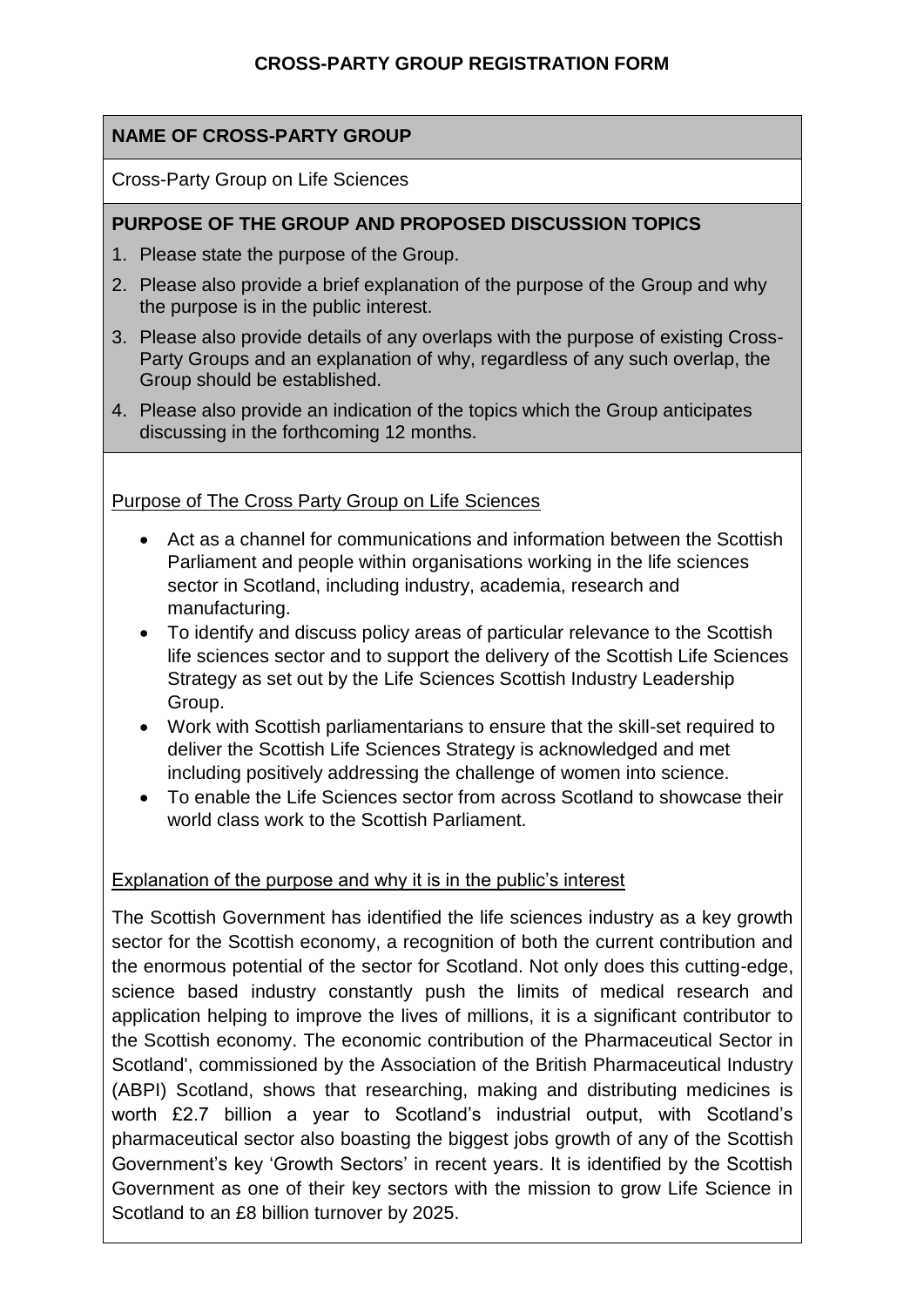### Overlaps with the purpose of existing Cross-Party Groups

We do not believe there are any overlaps with any existing Cross-Party Groups.

Our hope is that the Cross-Party Group on Life Sciences will complement the work of the Group on [Science And Technology.](http://www.parliament.scot/msps/science-and-technology.aspx) The Group on Life Sciences will seek to focus on the sector, as defined by the Strategy. However, we are clear that achieving the growth and innovation ambitions of the Strategy will rely heavily on Scotland's enlightened approach to STEM and we would not rule out a joint meeting before the end of the Parliamentary term to bring together the insights of the two groups.

*Small explanation as to why they need to be separate groups:* 

Our concern is that the inclusion of discussions of aspects of the Life Sciences sector within the curriculum of the Group on Science and Technology might, given its focus as a policy priority, limit discussion on other important areas of science and technology. Equally, the requirement of fairness across all of science, technology, engineering and maths would mean very little time was available to convene important discussion of life sciences compared to that afforded by having a Group dedicated to this sector.

Topics which the Group anticipates discussing in the forthcoming 12 months

Meeting  $1 -$  March  $27<sup>th</sup>$ , 2018

Life Sciences for all... let's not miss out on 50% of the workforce!

- Invite Dame Anne Glover President of Royal Society of Edinburgh to present on her views as to barriers and opportunities to life sciences for girls.
- Invite Dr Barbara Blaney Bio City and/or SLA Athena Swan Lead to present on opportunities in life sciences from an industrial and academic perspective.
- Invite a female apprentice (GSK manufacturing) to present on her motivations to follow science as a career.
- A look at NHS clinical trials in Scotland (Chief Scientist Office)
- Where we are with real world evidence (Professor Roma McGuire)
- Input from Academia namely Scottish Universities Life Science Alliance

Meeting 2 - June 2018

Life Sciences Strategy for Scotland 2025 Vision

 Invite the Minister for Business, Innovation and Energy and Dr Dave Tudor, co-authors of the Scottish Life Sciences Strategy to discuss success and future challenges in reaching the Scottish vision for life sciences.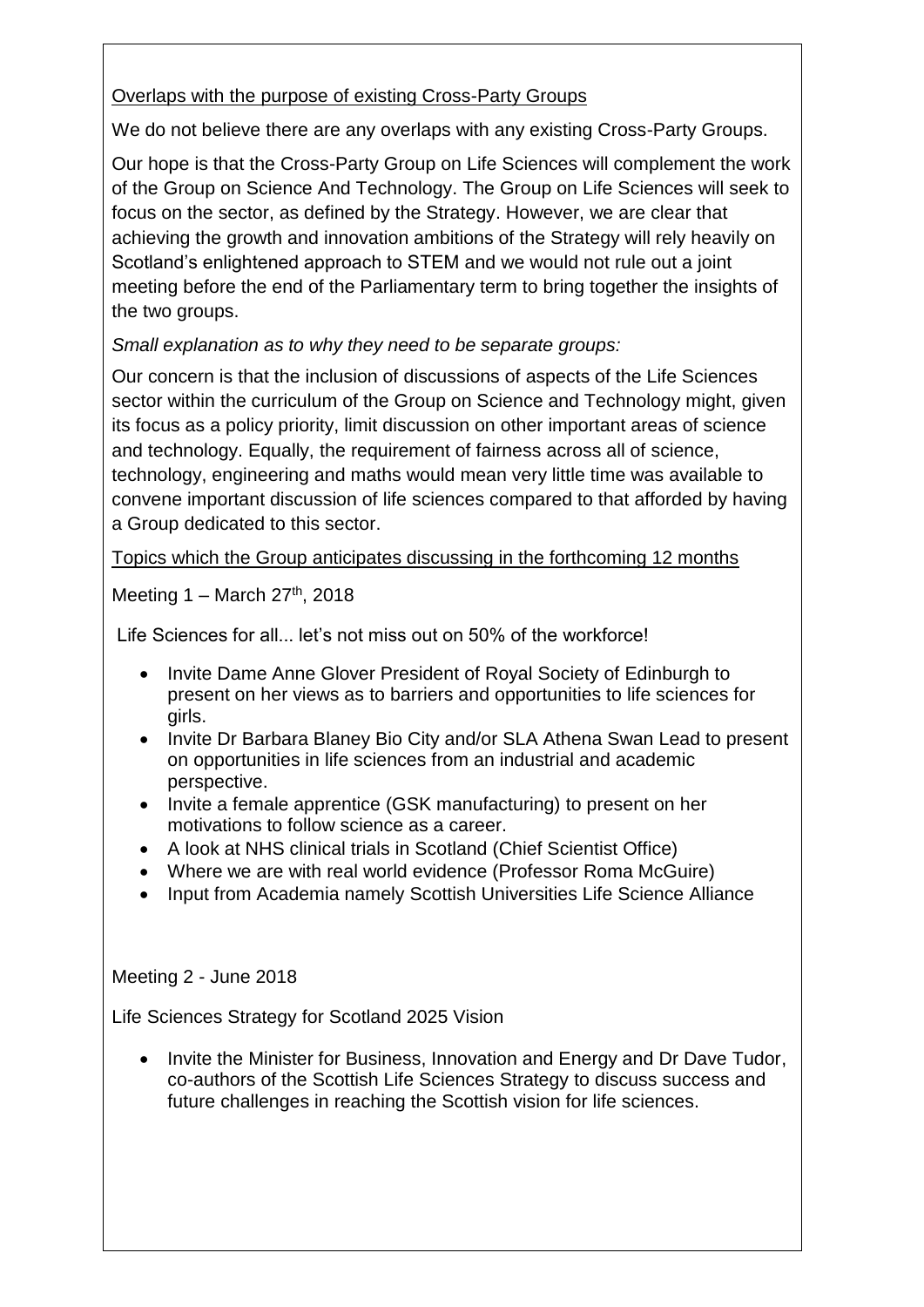# **MSP MEMBERS OF THE GROUP**

Please provide names and party designation of all MSP members of the Group.

- 1. Kenneth Gibson Scottish National Party
- 2. John Scott Scottish Conservative and Unionist Party
- 3. Miles Briggs Scottish Conservative and Unionist Party
- 4. Donald Cameron Scottish Conservative and Unionist Party
- 5. Graham Simpson Scottish Conservative and Unionist Party
- 6. Willie Rennie Scottish Liberal Democrats
- 7. Clare Adamson Scottish National Party
- 8. Kezia Dugdale Scottish Labour Party
- 9. Alex Cole-Hamilton Scottish Liberal Democrats

# **NON-MSP MEMBERS OF THE GROUP**

For organisational members please provide only the name of the organisation, it is not necessary to provide the name(s) of individuals who may represent the organisation at meetings of the Group.

| Individuals   |                                                      |
|---------------|------------------------------------------------------|
| Organisations | <b>European Lead Factory</b>                         |
|               | Association British Pharmaceutical Industry          |
|               | Celgene                                              |
|               | <b>Tepnel</b>                                        |
|               | <b>NovaBiotics</b>                                   |
|               | <b>GSK</b>                                           |
|               | Roche                                                |
|               | <b>Stratified Medicines Scotland</b>                 |
|               | <b>Skills Development Scotland</b>                   |
|               | <b>British Lung Foundation</b>                       |
|               | Ettrickburn                                          |
|               | <b>Roslin Innovation Centre and Roslin BioCentre</b> |
|               | <b>MSD</b>                                           |
|               | <b>Cancer Research UK</b>                            |
|               | Amgen                                                |
|               | AstraZeneca                                          |
|               |                                                      |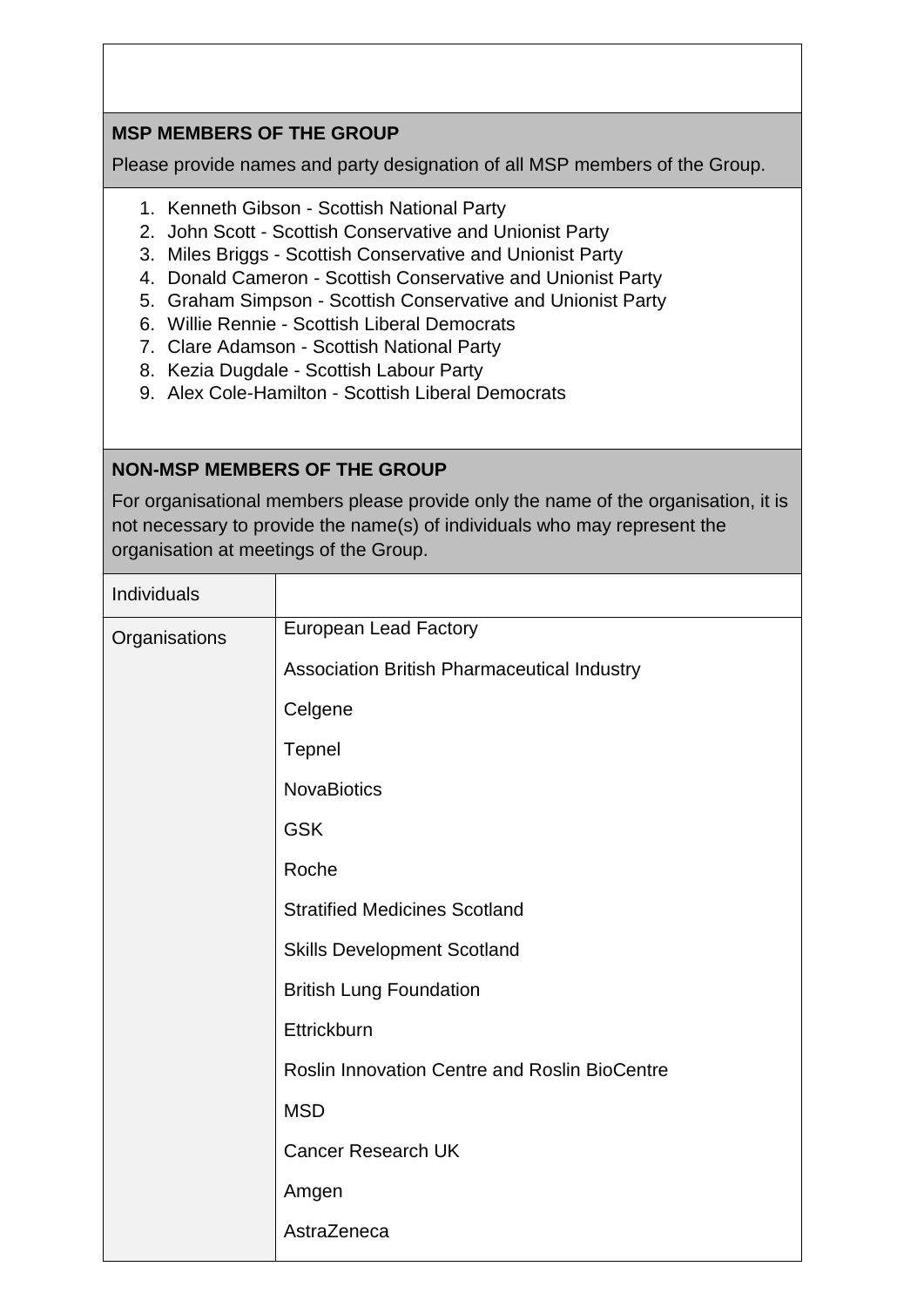|  | <b>VQC Analytics Ltd</b>                      |
|--|-----------------------------------------------|
|  | <b>Moredun Foundation</b>                     |
|  | <b>UCB Pharma</b>                             |
|  | <b>NRS</b>                                    |
|  | University of Edinburgh                       |
|  | <b>Cancer Research UK</b>                     |
|  | <b>NHS National Services Scotland</b>         |
|  | Association of British Healthcare Industries  |
|  | College of Medicine and Veterinary Medicine   |
|  | <b>Scottish Life Science Association</b>      |
|  | <b>Bristol Myeres Squibb</b>                  |
|  | <b>Novartis</b>                               |
|  | <b>Royale Pharmaceutical Society</b>          |
|  | Scottish Council for Development and Industry |
|  | Healthcare Public Affairs Ltd.                |
|  |                                               |

# **GROUP OFFICE BEARERS**

Please provide names for all office bearers. The minimum requirement is that two of the office bearers are MSPs and one of these is Convener – beyond this it is a matter for the Group to decide upon the office bearers it wishes to have. It is permissible to have more than one individual elected to each office, for example, co-conveners or multiple deputy conveners.

| Convener               | Kenneth Gibson MSP                 |
|------------------------|------------------------------------|
| <b>Deputy Convener</b> | John Scott MSP, Graham Simpson MSP |
| Secretary              | <b>ABPI</b>                        |
| Treasurer              |                                    |

### **FINANCIAL BENEFITS OR OTHER BENEFITS**

Please provide details of any financial or material benefit(s) the Group anticipates receiving from a single source in a calendar year which has a value, either singly or cumulatively, of more than £500. This includes donations, gifts, hospitality or visits and material assistance such as secretariat support.

The cost for secretariat will not exceed £500.00

**SUBSCRIPTION CHARGED BY THE GROUP**